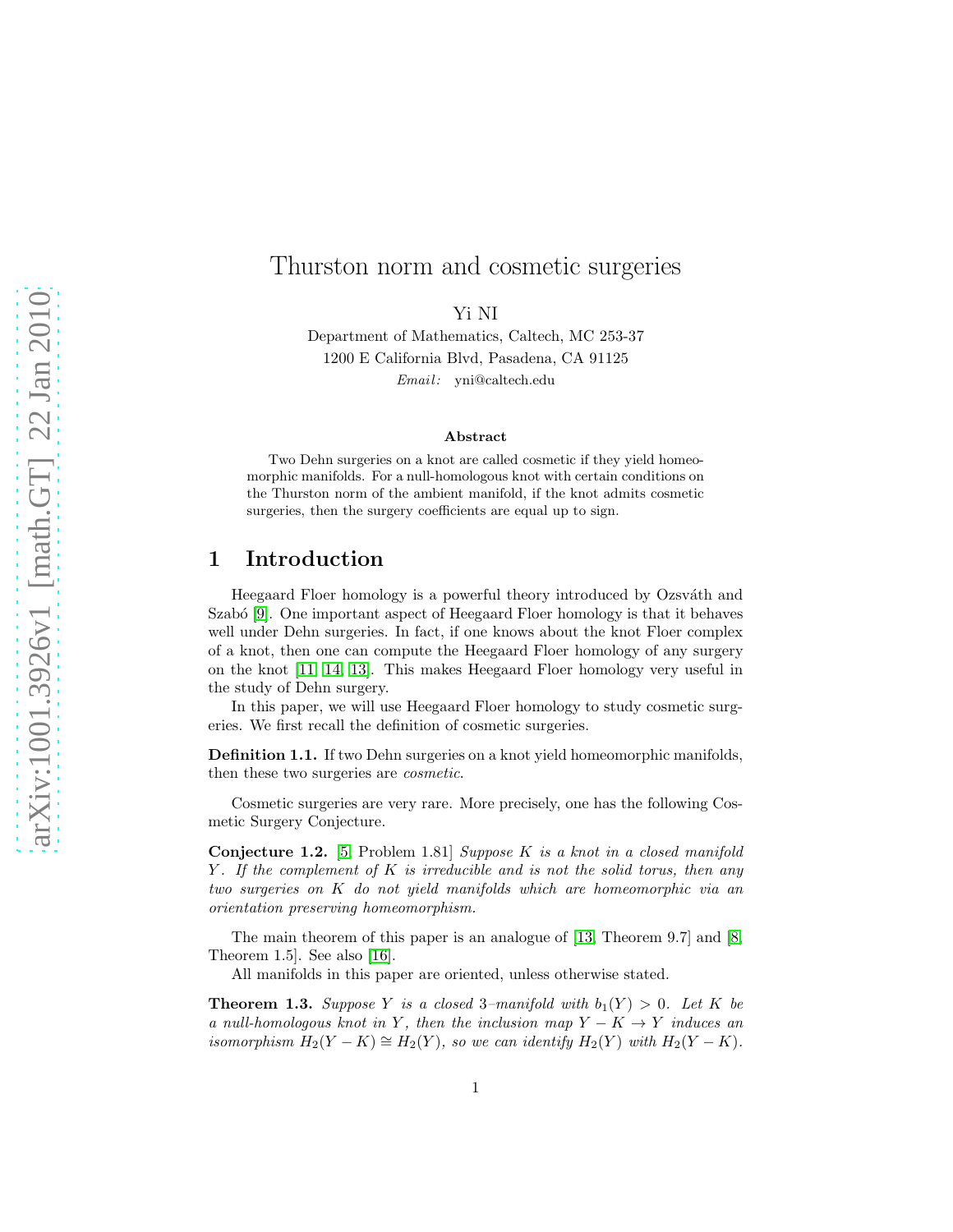Suppose  $r \in \mathbb{Q} \cup \{\infty\}$ , let  $Y_r(K)$  be the manifold obtained by r-surgery on K. Suppose  $(Y, K)$  satisfies that

<span id="page-1-0"></span>
$$
x_Y(h) < x_{Y-K}(h), \quad \text{for any nonzero element} \quad h \in H_2(Y). \tag{1}
$$

Here  $x_M$  is the Thurston norm [\[15\]](#page-12-7) in M. The conclusion is, if two rational numbers r, s satisfy that  $Y_r(K) \cong \pm Y_s(K)$ , then  $r = \pm s$ .

Sometimes the condition [\(1\)](#page-1-0) can be weakened if there is a certain additional condition. For example, we can prove the following theorem.

<span id="page-1-1"></span>**Theorem 1.4.** Suppose Y is a closed 3-manifold with  $b_1(Y) > 0$ . Suppose K is a null-homologous knot in Y. Suppose  $x_Y \equiv 0$ , while the restriction of  $x_{Y-K}$  on  $H_2(Y)$  is nonzero. Then we have the same conclusion as Theorem [1.3.](#page-0-0) Namely, if two rational numbers r, s satisfy that  $Y_r(K) \cong \pm Y_s(K)$ , then  $r = \pm s$ .

Acknowledgements. The author is partially supported by an AIM Five-Year Fellowship and NSF grant number DMS-0805807.

### 2 Non-triviality theorems

In this section, we will state some non-triviality theorems in Heegaard Floer homology. We first set up some notations we will use in this paper.

Let Y be a closed 3-manifold. Suppose  $\mathfrak S$  is a subset of  $\text{Spin}^c(Y)$ , let

$$
HF^{\circ}(Y,\mathfrak{S})=\bigoplus_{\mathfrak{s}\in\mathfrak{S}}HF^{\circ}(Y,\mathfrak{s}),
$$

where  $HF^{\circ}$  is one of  $\widehat{HF}$ ,  $HF^{\infty}$ ,  $HF^+$ ,  $HF^-$ . Furthermore, if  $h \in H_2(Y)$ , then

$$
HF^{\circ}(Y, h, i) = \bigoplus_{\mathfrak{s} \in \mathrm{Spin}^c(Y), \langle c_1(\mathfrak{s}), h \rangle = 2i} HF^{\circ}(Y, \mathfrak{s}).
$$

Similarly, if F is a Seifert surface for a knot  $K \subset Y$ , then

$$
\widehat{HFK}(Y,K,[F],i) = \bigoplus_{\xi \in \underline{\mathrm{Spin}^c}(Y,K), \langle c_1(\xi), \widehat{F} \rangle = 2i} \widehat{HFK}(Y,K,\xi),
$$

see [\[11\]](#page-12-1) for more details. Following Kronheimer and Mrowka [\[7\]](#page-12-8), let

$$
HF^{\circ}(Y|h) = HF^{\circ}(Y, h, \frac{1}{2}x(h)).
$$

A very important feature of Heegaard Floer homology is that it detects the Thurston norm of a 3–manifold. In [\[10\]](#page-12-9), this result is stated for universally twisted Heegaard Floer homology. Nevertheless, this result should also hold if one uses untwisted coefficients. In fact, the analogous result for Monopole Floer homology is stated with untwisted coefficients [\[6,](#page-12-10) Corollary 41.4.2]. In order to state our results, we first recall two definitions.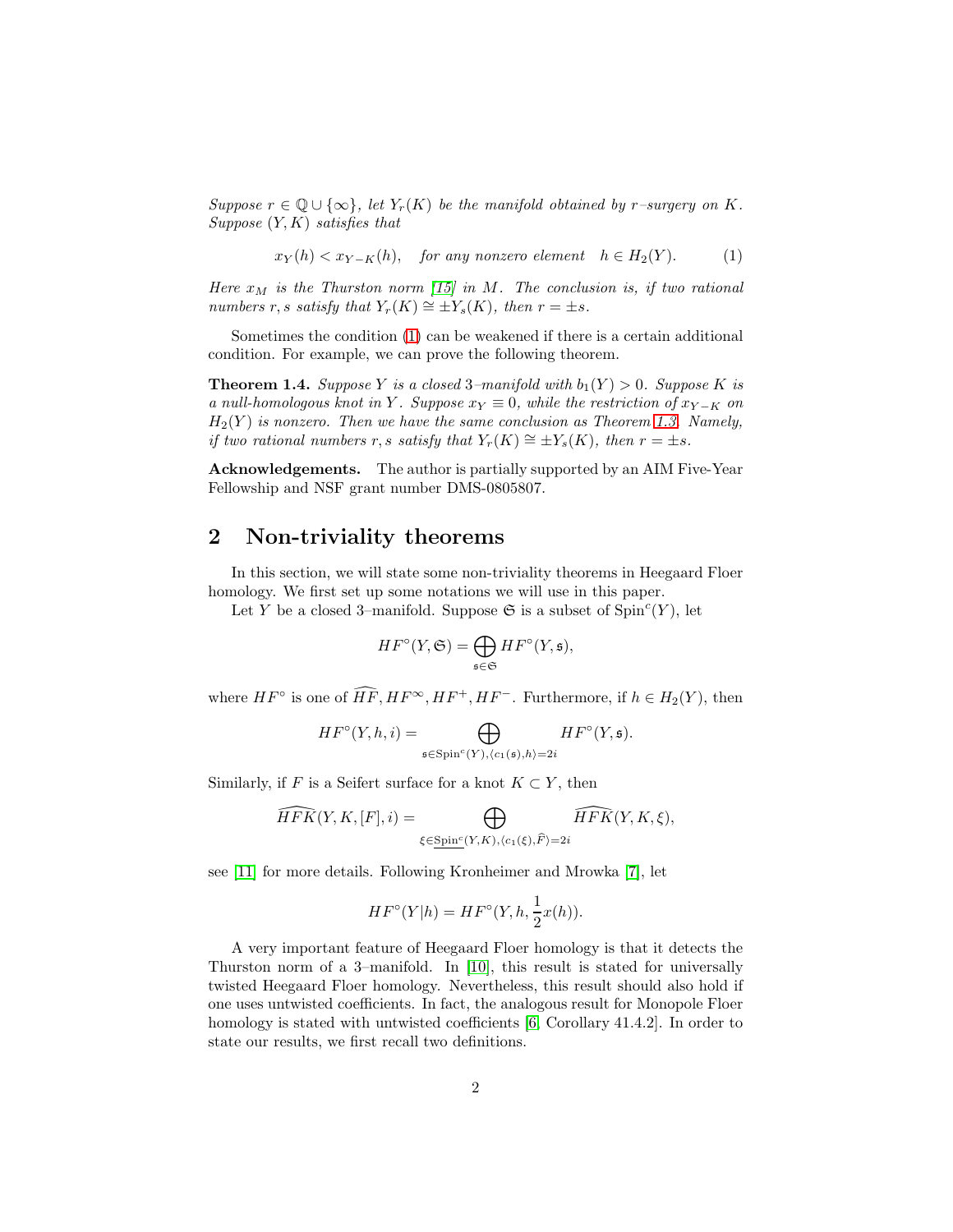**Definition 2.1.** Suppose  $M$  is a compact 3–manifold, a properly embedded surface  $S \subset M$  is taut if  $x(S) = x([S])$  in  $H_2(M, \partial S)$ , no proper subsurface of S is null-homologous, and if any component of S lies in a homology class that is represented by an embedded sphere then this component is a sphere. Here  $x(\cdot)$ is the Thurston norm.

**Definition 2.2.** Suppose K is a null-homologous knot in a closed 3–manifold Y. An oriented surface  $F \subset Y$  is a *Seifert-like surface* for K, if  $\partial F = K$ . When  $F$  is connected, we say that  $F$  is a *Seifert surface* for  $K$ . We also view a Seifert-like surface as a proper surface in  $Y-\overset{\circ}{\nu}(K)$ .

As in the proof of [\[2,](#page-11-0) Theorem 2.2], using the known non-triviality results for twisted coefficients stated in [\[8\]](#page-12-5) and the Universal Coefficients Theorem, we can prove the following theorems. (The same results can also be proved via the approach taken in [\[4,](#page-12-11) [7\]](#page-12-8).)

<span id="page-2-1"></span>**Theorem 2.3.** Suppose Y is a closed 3-manifold,  $h \in H_2(Y)$ , then

$$
HF^+(Y|h) \otimes \mathbb{Q} \neq 0, \quad \widehat{HF}(Y|h) \otimes \mathbb{Q} \neq 0.
$$

**Theorem 2.4.** Suppose K is a null-homologous knot in a closed 3-manifold Y. Let  $F$  be a taut Seifert-like surface for  $K$ . Then

$$
\widehat{HFK}(Y,K,[F],\frac{x(F)+1}{2})\otimes\mathbb{Q}\neq 0.
$$

### 3 A surgery formula

Suppose  $K \subset Y$  is a null-homologous knot. Let  $Y_{p/q}(K)$  denote the manifold obtained by  $\frac{p}{q}$ -surgery on K. Note that there is a natural identification

$$
\operatorname{Spin}^c(Y_{p/q}(K)) \cong \operatorname{Spin}^c(Y) \times \mathbb{Z}/p\mathbb{Z}.
$$

Let  $\pi$ : Spin<sup>c</sup> $(Y_{p/q}(K)) \to \text{Spin}^c(Y)$  be the projection to the first factor.

The goal of this section is to prove the following theorem, which is a (much easier) analogue of [\[13,](#page-12-3) Theorem 1.1].

<span id="page-2-0"></span>**Theorem 3.1.** Suppose  $K \subset Y$  is a null-homologous knot. If  $\widehat{HF}(Y, \mathfrak{s}) = 0$ , then there exists a constant  $C = C(Y, K, \mathfrak{s})$ , such that

$$
\operatorname{rank}\widehat{HF}(Y_{p/q}(K), \pi^{-1}(\mathfrak{s})) = qC.
$$

#### 3.1 Large surgeries on rationally null-homologous knots

Suppose  $K \subset Y$  is a rationally null-homologous knot. We construct a Heegaard diagram  $(\Sigma, \alpha, \beta, w, z)$  for  $(Y, K)$ , such that  $\beta_1 = \mu$  is a meridian of K. Moreover,  $w, z$  are two base points associated with a marked point on  $\beta_1$  as in [\[11\]](#page-12-1). There is a curve  $\lambda \subset \Sigma$  which gives rise to the knot K. Doing oriented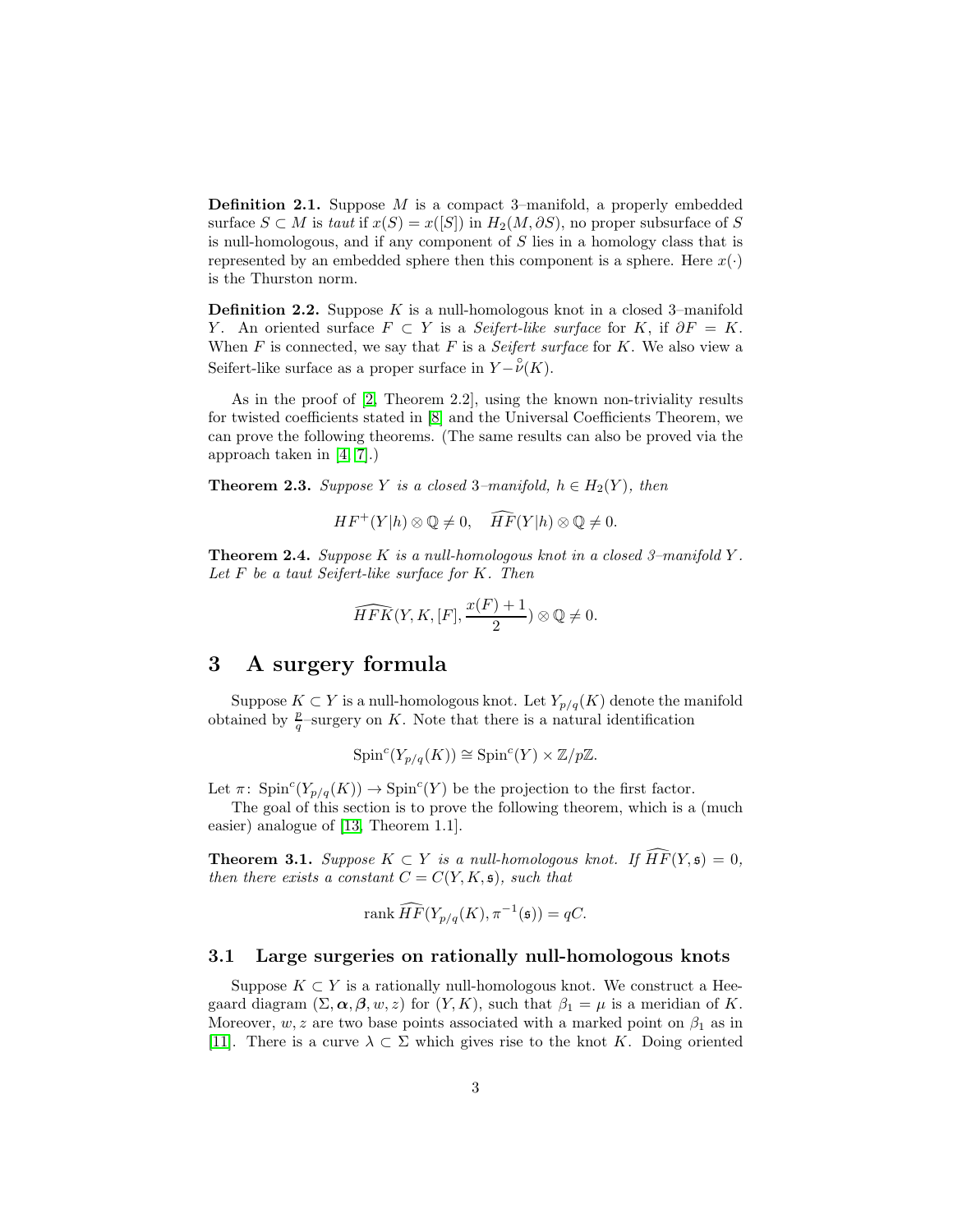cut-and-pastes to  $\lambda$  and m parallel copies of  $\mu$ , we get a connected simple closed curve supported in a small neighborhood of  $\mu \cup \lambda$ . We often denote this curve by  $m\mu + \lambda$ . The m parallel copies of  $\mu$  are supported in a small neighborhood of  $\mu$ . We call this neighborhood the *winding region* for  $m\mu + \lambda$ . ( $\Sigma, \alpha, \gamma, z$ ) is a diagram for  $Y_{m\mu+\lambda}(K)$ , where  $\gamma_1 = m\mu + \lambda$  and all other  $\gamma_i$ 's are small Hamiltonian translations of  $\beta_i$ 's.

<span id="page-3-1"></span>Definition 3.2. As in [\[13,](#page-12-3) Section 4], one defines a map

$$
\Xi\colon \operatorname{Spin}^c(Y_{m\mu+\lambda}(K)) \to \operatorname{Spin}^c(Y,K)
$$

as follows. If  $\mathfrak{t} \in \text{Spin}^c(Y_{m\mu+\lambda}(K))$  is represented by a point y supported in the winding region, let  $\mathbf{x} \in \mathbb{T}_\alpha \cap \mathbb{T}_\beta$  be the "nearest point", and let  $\psi \in \pi_2(\mathbf{y}, \Theta, \mathbf{x})$ be a small triangle. Then

<span id="page-3-0"></span>
$$
\Xi(\mathfrak{t}) = \underline{\mathfrak{s}}_{w,z}(\mathbf{x}) + \big(n_w(\psi) - n_z(\psi)\big) \cdot \mu. \tag{2}
$$

When we construct the Heegaard triple diagram

$$
(\Sigma,\boldsymbol{\alpha},\boldsymbol{\beta},\boldsymbol{\gamma},w,z),
$$

the position of the meridian  $\beta_1$  relative to the points in  $\lambda \cap \gamma_1$  may vary. Our next lemma says that the choice of the position of  $\beta_1$  does not affect the definition of Ξ.

Lemma 3.3. Suppose we have two Heegaard triple diagrams as above

$$
\Gamma_1 = (\Sigma, \alpha, \beta^1, \gamma, w^1, z^1), \quad \Gamma_2 = (\Sigma, \alpha, \beta^2, \gamma, w^2, z^2).
$$

The two sets  $\beta^1$  and  $\beta^2$  differ at the meridian, where the meridian  $\beta_1^2 \in \beta^2$ is a parallel translation of the meridian  $\beta_1^1 \in \beta^1$ , still supported in the winding region. The two base points are moved together with the meridian.

Using these two diagrams, we can define two maps

$$
\Xi^1, \Xi^2 \colon \operatorname{Spin}^c(Y_{m\mu+\lambda}(K)) \to \underline{\operatorname{Spin}^c}(Y, K).
$$

Then  $\Xi^1 = \Xi^2$ .

Proof. Without loss of generality, we may assume there is only one intersection point of  $\lambda \cap \gamma_1$  between  $\beta_1^1$  and  $\beta_1^2$ . See Figure [1](#page-4-0) for an illustration.

Suppose  $y^1, y^2 \in \mathbb{T}_\alpha \cap \mathbb{T}_\gamma$  are two intersection points supported in the winding region, and suppose their  $\gamma_1$ -coordinates are  $y^1, y^2$ , respectively. Assume  $\mathfrak{s}_{w^1}(\mathbf{y}^1) = \mathfrak{s}_{w^2}(\mathbf{y}^2) = \mathfrak{t}$ , we want to prove that  $\Xi^1(\mathfrak{t}) = \Xi^2(\mathfrak{t})$ .

By [\[9,](#page-12-0) Lemma 2.19],

$$
\begin{array}{rcl}\n\mathfrak{s}_{w^1}(\mathbf{y}^1) - \mathfrak{s}_{w^1}(\mathbf{y}^2) & = & \text{PD}(\varepsilon(\mathbf{y}^2, \mathbf{y}^1)), \\
\mathfrak{s}_{w^2}(\mathbf{y}^2) - \mathfrak{s}_{w^1}(\mathbf{y}^2) & = & \text{PD}(\mu).\n\end{array}
$$

Hence  $\varepsilon(\mathbf{y}^2, \mathbf{y}^1) = \mu$ . Let  $\tilde{\mathbf{y}}^1 \in \mathbb{T}_{\alpha} \cap \mathbb{T}_{\gamma}$  be the point whose coordinates coincide with the coordinates of  $y^1$ , except that its  $\gamma_1$ -coordinate is the next intersection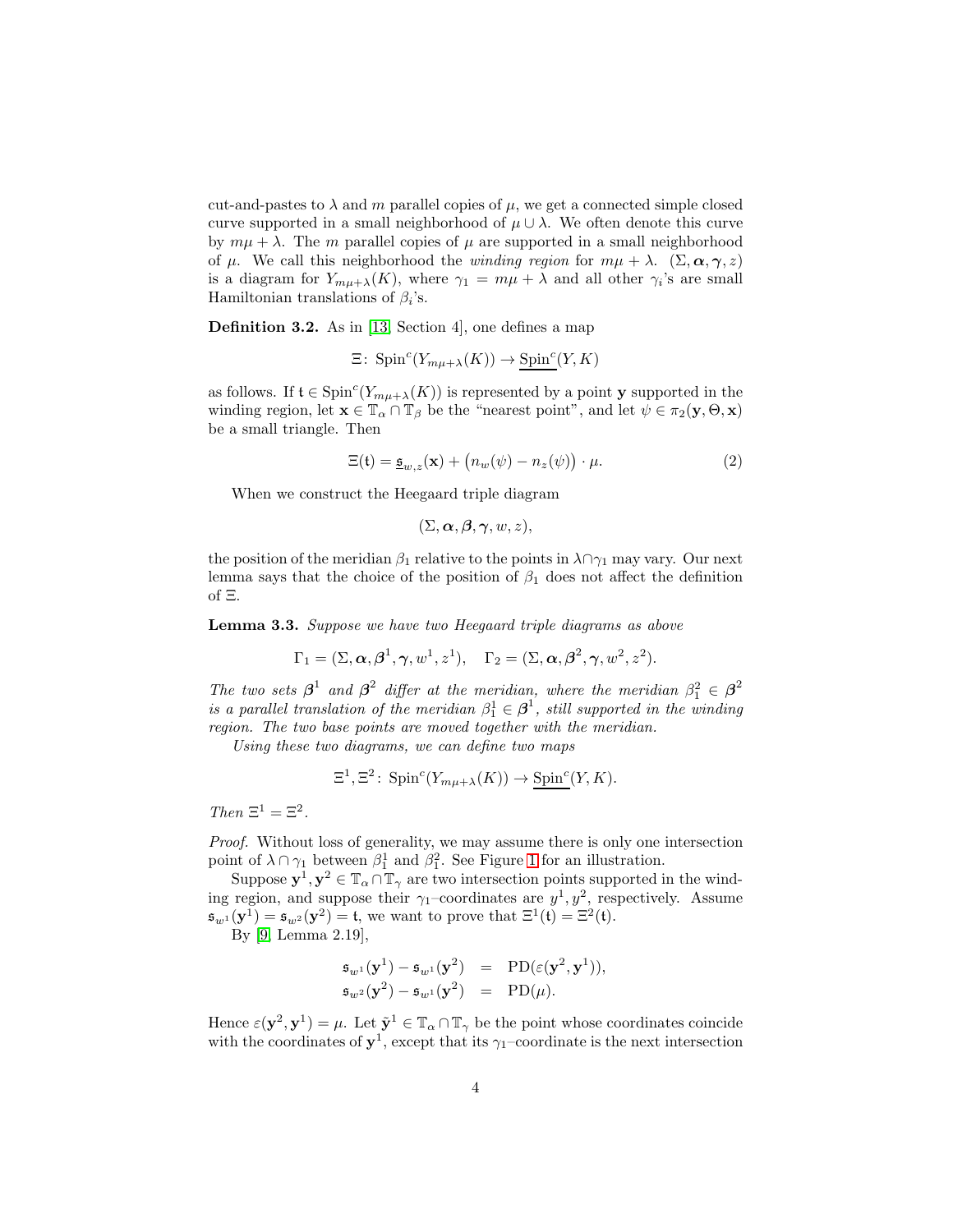

<span id="page-4-0"></span>Figure 1: Local picture of the two triple Heegaard diagrams

point to  $y^1$  on the same  $\alpha$ -curve, denoted  $\tilde{y}^1$ . Then  $\varepsilon(\tilde{\mathbf{y}}^1, \mathbf{y}^1) = \mu$ , so  $\tilde{\mathbf{y}}^1$  is in the same equivalence class as  $y^2$ .

Now we only need to prove that

<span id="page-4-1"></span>
$$
\Xi^1(\mathfrak{s}_{w^1}(\mathbf{y}^1)) = \Xi^2(\mathfrak{s}_{w^2}(\tilde{\mathbf{y}}^1)).
$$
\n(3)

Let  $\mathbf{x}^1 \in \mathbb{T}_{\alpha} \cap \mathbb{T}_{\beta^1}$ ,  $\tilde{\mathbf{x}}^1 \in \mathbb{T}_{\alpha} \cap \mathbb{T}_{\beta^2}$  be the nearest points to  $\mathbf{y}^1, \tilde{\mathbf{y}}^1$ , respectively. It is clear that  $\underline{\mathfrak{s}}_{w^1, z^1}(\mathbf{x}^1) = \underline{\mathfrak{s}}_{w^2, z^2}(\tilde{\mathbf{x}}^1)$ . Moreover, the small triangle for  $\tilde{\mathbf{y}}^1$  in  $\Gamma_2$  is just a translation of the small triangle for  $y^1$  in  $\Gamma_1$ , so they contribute the same  $n_w(\psi) - n_z(\psi)$  term in [\(2\)](#page-3-0). So [\(3\)](#page-4-1) follows. 口

**Remark 3.4.** In [\[13\]](#page-12-3), in order to define  $\Xi(t)$ , one places the meridian in a position such that the equivalence class of intersection points representing t is supported in the winding region. The above lemma removes this restriction.

<span id="page-4-3"></span>**Lemma 3.5.** Suppose  $\xi \in \text{Spin}^c(Y, K)$ . For all sufficiently large m, there exists  $\mathfrak{t} \in \text{Spin}^c(Y_{m\mu+\lambda}(K)), \text{ such that } \Xi(\mathfrak{t}) = \xi.$ 

Proof. Let  $\mathfrak{s} \in \text{Spin}^c(Y)$  be the underlying  $\text{Spin}^c$  structure of  $\xi$ . We can choose a Heegaard diagram for  $(Y, K)$  such that some  $\mathbf{x} \in \mathbb{T}_{\alpha} \cap \mathbb{T}_{\beta}$  represents  $\mathfrak{s}$ , then  $\xi = \underline{\mathfrak{s}}_{w,z}(\mathbf{x}) + n \cdot \mu$  for some  $n \in \mathbb{Z}$ . Now our desired result follows from the definition of Ξ.  $\Box$ 

The following proposition is a part of [\[13,](#page-12-3) Theorem 4.1].

<span id="page-4-2"></span>**Proposition 3.6.** Let  $K \subset Y$  be a rationally null-homologous knot in a closed, oriented three-manifold, equipped with a framing  $\lambda$ . Let

$$
\widehat{A}_{\xi}(Y,K) = C_{\xi} \{ \max\{i,j\} = 0 \},\
$$

where  $C_{\xi} = CFK^{\infty}(Y, K, \xi)$  as in [\[13\]](#page-12-3). Then, for all sufficiently large m and all  $\mathfrak{t} \in \text{Spin}^c(Y_{m\mu+\lambda}(K))$ , there is an isomorphism

$$
\Psi_{\mathfrak{t},m}\colon \widehat{CF}(Y_{m\mu+\lambda}(K),\mathfrak{t})\to \widehat{A}_{\Xi(\mathfrak{t})}(Y,K).
$$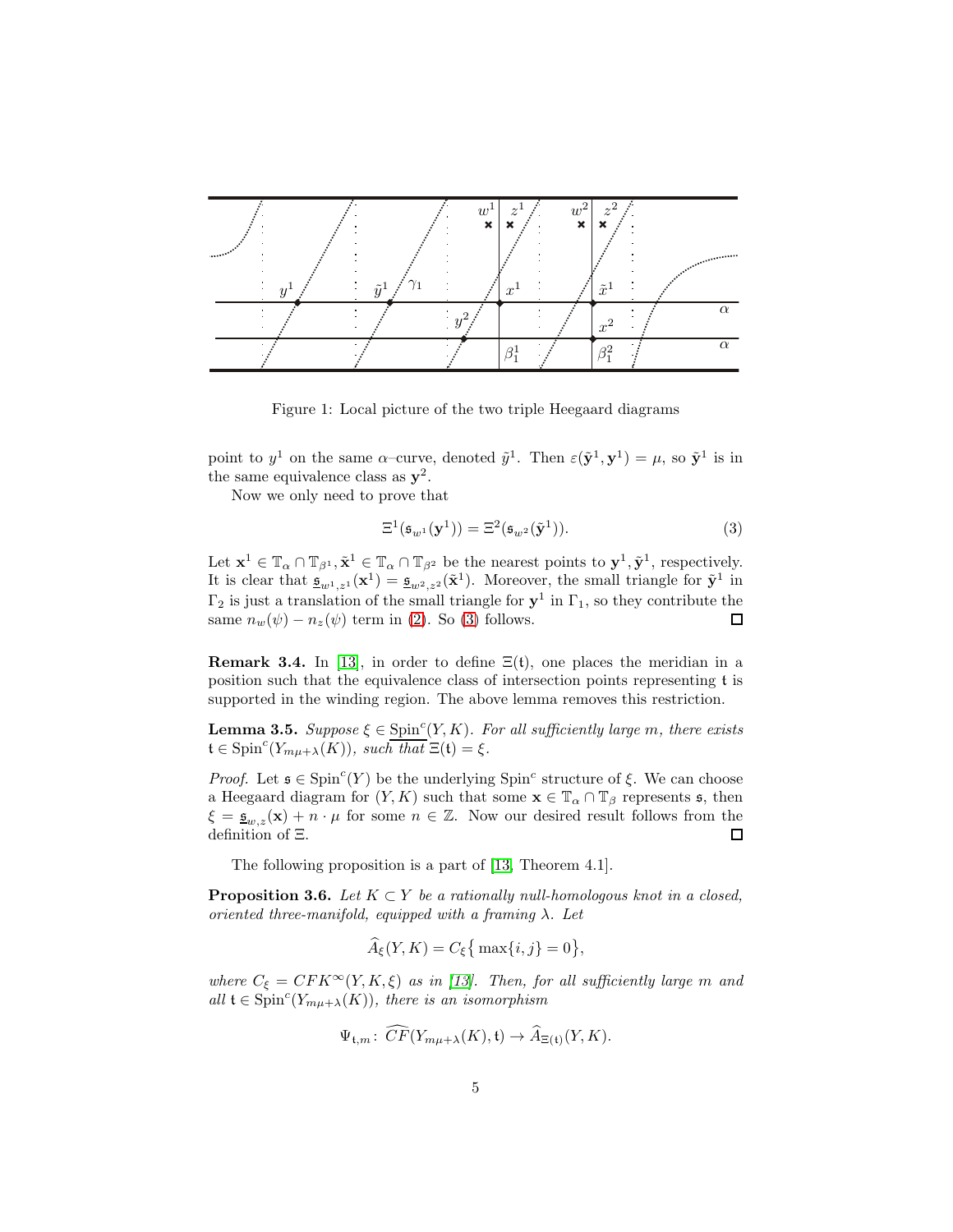#### 3.2 Rational surgeries on null-homologous knots

Let K be a null-homologous knot in Y. As in [\[13,](#page-12-3) Section 7],  $Y_{\frac{p}{q}}(K)$  can be realized by a Morse surgery with coefficient a on the knot  $K' = K#O_{q/r} \subset$  $Y' = Y \# L(q, r)$ , where  $O_{q/r}$  is a U-knot in  $L(q, r)$ ,  $p = aq + r$ . Let

$$
\Xi' \colon \operatorname{Spin}^c(Y'_{a\mu'+\lambda'}) \to \underline{\operatorname{Spin}^c}(Y',K')
$$

be the map defined in Definition [3.2.](#page-3-1)



<span id="page-5-0"></span>Figure 2: The left hand side is a piece of a Heegaard diagram for  $(Y, K)$ . The right hand side is a genus 1 Heegaard diagram for  $(L(q, r), O_{q/r})$ . The boundary of the oval is capped off with a disk, and the boundaries of the two rectangles are glued together via a reflection. Here we choose  $q = 3, r = 2$ .

<span id="page-5-1"></span>Construction 3.7. Let

$$
(\Sigma, \boldsymbol{\alpha} = {\alpha_1, \ldots, \alpha_g}, \boldsymbol{\beta} = {\beta_1, \ldots, \beta_g}, w, z)
$$

be a doubly-pointed Heegaard diagram for  $(Y, K)$ , such that  $\beta_1$  is a meridian for K and the two base points are induced from a marked point on  $\beta_1$ . Suppose  $\lambda \subset \Sigma$  represents a longitude of K.

Let

$$
(T, {\alpha_{g+1}}, {\beta_{g+1}}, w', z')
$$

be a genus 1 Heegaard diagram for  $(L(q, r), O_{q/r})$ . As in Figure [2,](#page-5-0)  $\beta_{q+1}$  intersects  $\alpha_{g+1}$  exactly q times and intersects the boundary of each rectangle exactly r times. Suppose  $\lambda^T \subset T$  represents a longitude of  $O_{q/r}$ .

We perform the connected sum of  $\Sigma$  and  $T$  by identifying the neighborhoods of z and w', hence we get a new genus  $(g + 1)$  surface  $\Sigma'$ . Then

$$
(\Sigma', \alpha' = \alpha \cup \{\alpha_{g+1}\}, \beta' = \beta \cup \{\beta_{g+1}\}, w, z')
$$

is a Heegaard diagram for  $(Y', K')$ . The longitude  $\lambda'$  of  $K'$  is a connected sum of  $\lambda$  and  $\lambda^T$ .  $\Box$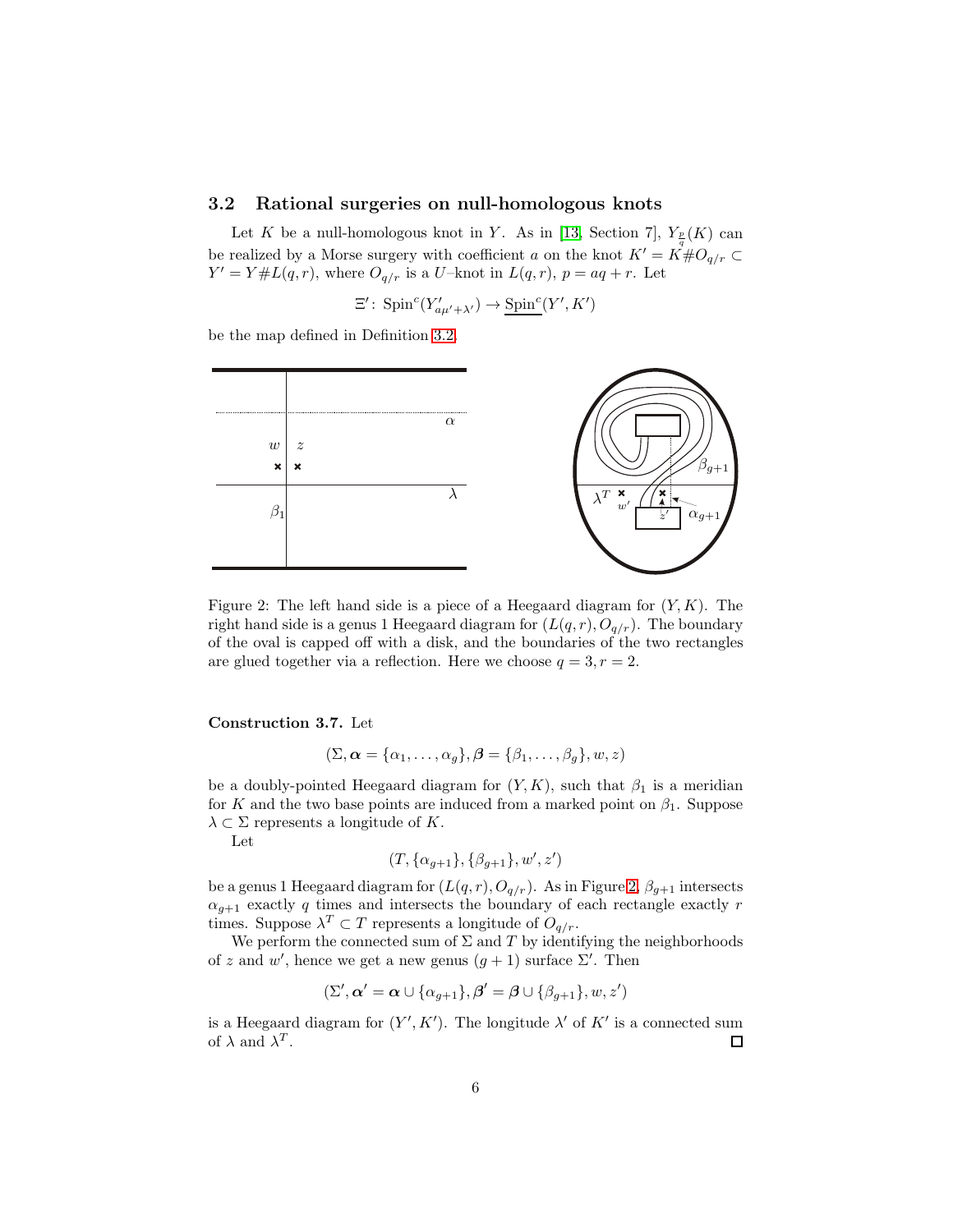We define

$$
\Pi_1\colon \operatorname{Spin}^c(Y',K')\to \operatorname{Spin}^c(Y,K)
$$

as follows. Given  $\xi' \in \text{Spin}^c(Y', K')$ , suppose  $\mathbf{x}' \in \mathbb{T}_{\alpha'} \cap \mathbb{T}_{\beta'}$  represents the underlying  $Spin<sup>c</sup>$  structure of  $\xi'$ , then

$$
\xi' = \underline{\mathfrak{s}}_{w,z'}(\mathbf{x}') + n \cdot \mu'
$$

for some  $n \in \mathbb{Z}$ . Now let **x** be the projection of **x'** to  $\mathbb{T}_{\alpha} \cap \mathbb{T}_{\beta}$ , then

$$
\Pi_1(\xi') = \underline{\mathfrak{s}}_{w,z}(\mathbf{x}) + n \cdot \mu.
$$

The following proposition is obvious. (See also [\[13,](#page-12-3) Corollary 5.3].)

<span id="page-6-1"></span>**Proposition 3.8.** For any  $\xi' \in \text{Spin}^c(Y', K')$ , we have

$$
CFK^{\infty}(Y', K', \xi') \cong CFK^{\infty}(Y, K, \Pi_1(\xi'))
$$

as  $\mathbb{Z} \oplus \mathbb{Z}$ -filtered chain complexes.

<span id="page-6-2"></span>Lemma 3.9. When m is sufficiently large, we have

$$
\pi = G_{Y,K} \circ \Pi_1 \circ \Xi'.
$$

Here  $G_{Y,K}$ :  $\text{Spin}^c(Y,K) \to \text{Spin}^c(Y)$  is the map defined in [\[13,](#page-12-3) Section 2.2].



<span id="page-6-0"></span>Figure 3: A Heegaard diagram for  $Y'_{a\mu' + \lambda'}(K')$ . Here we choose  $a = 3$ .

*Proof.* We follow the notation in Construction [3.7.](#page-5-1) Since  $\lambda'$  intersects  $\beta_1$  exactly once, we can slide  $\beta_{q+1}$  over  $\beta_1$  r times to eliminate the intersection points in  $\beta_{g+1} \cap \lambda'$ . The new curve is denoted  $\beta'_{g+1}$  as in Figure [3.](#page-6-0) Then

$$
(\Sigma',\pmb{\alpha}',\pmb{\beta}''=\pmb{\beta}\cup\{\beta'_{g+1}\},w,z')
$$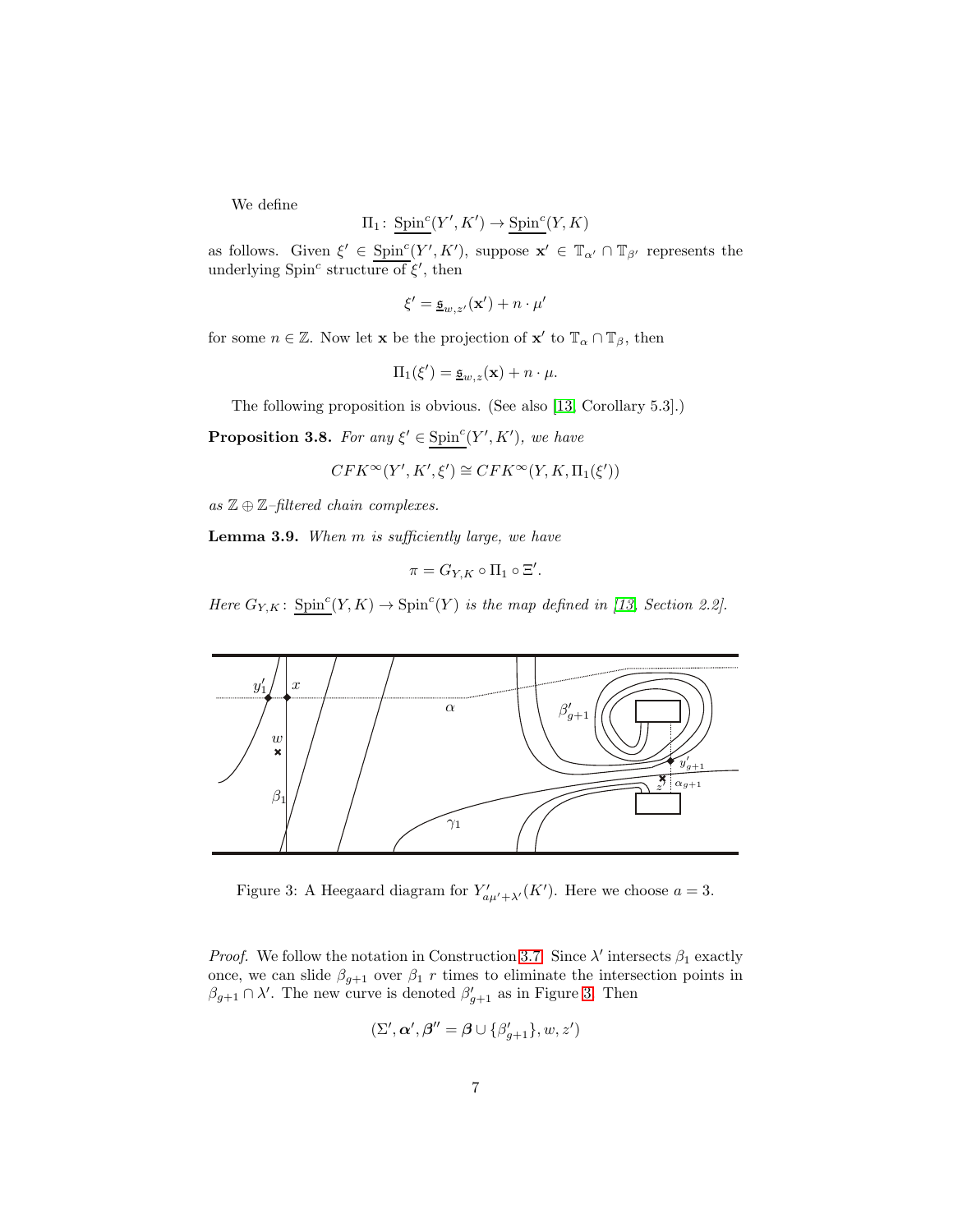

<span id="page-7-0"></span>Figure 4: After q handleslides, we get a Heegaard diagram for  $Y_{p/q}(K)$ .

is also a Heegaard diagram for  $(Y', K')$ . Let  $\gamma_1 = a\beta_1 + \lambda'$ , then

$$
(\Sigma', \boldsymbol{\alpha}', \boldsymbol{\gamma}_1 = \{\gamma_1, \beta_2, \dots, \beta_g, \beta'_{g+1}\}, w)
$$

is a Heegaard diagram for  $Y'_{a\mu' + \lambda'}(K')$ .

The curve  $\alpha_{g+1}$  intersects  $\gamma_1$  exactly once. We can slide  $\beta'_{g+1}$  over  $\gamma_1$  q times to eliminate its q intersection points with  $\alpha_{g+1}$ . The new curve is denoted  $\gamma_{g+1}$ as in Figure [4.](#page-7-0) Now

$$
(\Sigma', \boldsymbol{\alpha}', \boldsymbol{\gamma}_2 = \{\gamma_1, \beta_2, \dots, \beta_g, \gamma_{g+1}\}, w)
$$

is a Heegaard diagram for  $Y'_{a\mu'+\lambda'}(K') = Y_{p/q}(K)$ . Moreover, we may slide other  $\alpha$ –curves over  $\alpha_{g+1}$  to eliminate their intersection points with  $\gamma_1$ . A destabilization will remove  $\alpha_{g+1}$  and  $\gamma_1$ . Now we get a diagram

$$
(\Sigma^*,\boldsymbol{\alpha}^*,\boldsymbol{\gamma}^*,w)
$$

which is isomorphic to

$$
(\Sigma,\boldsymbol{\alpha},\{\beta_2,\ldots,\beta_g,\gamma_{g+1}^*\},w),
$$

where  $\gamma_{g+1}^*$  is the image of  $\gamma_{g+1}$  under the destabilization.

We want to show that  $\gamma_{g+1}^*$  is isotopic to  $p\mu + q\lambda$ , the curve obtained by doing cut-and-pastes to p parallel copies of  $\mu$  and q parallel copies of  $\lambda$ . In fact,  $\gamma_{g+1}^*$  is supported in a small neighborhood of  $\mu \cup \lambda$ , so it must be isotopic to  $p^7\mu + q^7\lambda$  for some  $p^{\prime}, q^{\prime}$ . It is easy to compute the intersection numbers of  $\gamma_{g+1}$ with  $\lambda$  and  $\mu = \beta_1$ , which are  $p = aq + r$  and q. The intersection numbers of  $\gamma_{g+1}^*$  with  $\mu$  and  $\lambda$  remains the same, so  $\gamma_{g+1}^* = p\mu + q\lambda$ .

Suppose  $\mathfrak{t} \in \text{Spin}^c(Y_{p/q}(K))$ . We want to prove

<span id="page-7-1"></span>
$$
\pi(\mathfrak{t}) = G_{Y,K} \circ \Pi_1 \circ \Xi'(\mathfrak{t}).\tag{4}
$$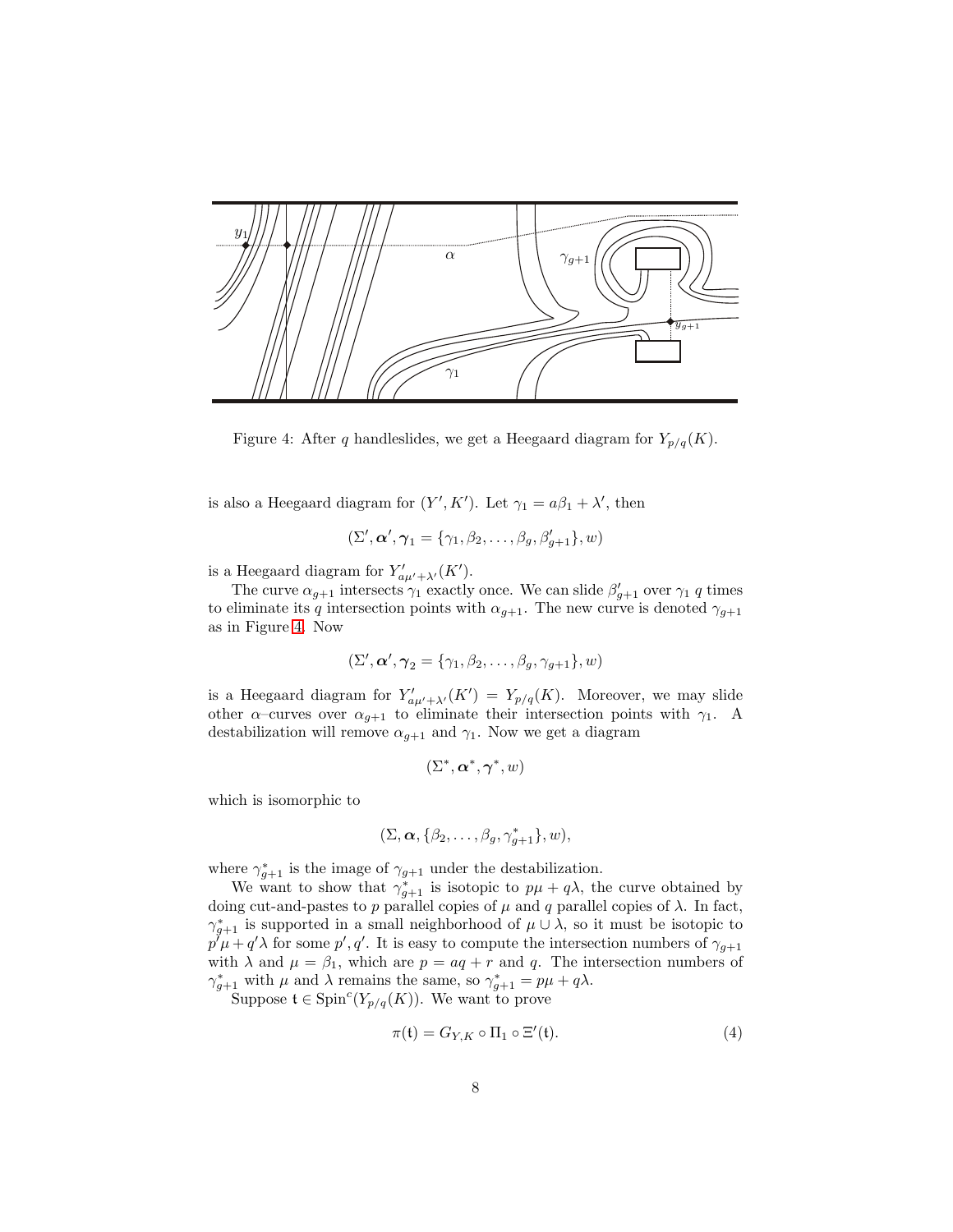We first consider the right hand side of [\(4\)](#page-7-1). Let  $\mathbf{y}'$  be a point in  $\mathbb{T}_{\alpha'} \cap \mathbb{T}_{\gamma_1}$ which is supported in the winding region and represents  $\mathfrak t$  (Figure [3\)](#page-6-0). Suppose the  $\gamma_1$ -coordinate of **y'** is  $y'_1$  and the  $\beta'_{g+1}$ -coordinate is  $y'_{g+1}$ .

Let  $\mathbf{x}' \in \mathbb{T}_{\alpha'} \cap \mathbb{T}_{\beta''}$  be the nearest point to  $\mathbf{y}'$ , then  $(2)$  implies that

$$
\Xi'(\mathfrak{t}) = \underline{\mathfrak{s}}_{w,z'}(\mathbf{x}') + n \cdot \mu'
$$

for some  $n \in \mathbb{Z}$ . Let **x** be the projection of **x'** to  $\mathbb{T}_{\alpha} \cap \mathbb{T}_{\beta}$ , then

$$
\Pi_1 \circ \Xi'(\mathfrak{t}) = \underline{\mathfrak{s}}_{w,z}(\mathbf{x}) + n \cdot \mu.
$$

Hence

$$
G_{Y,K}\circ\Pi_1\circ\Xi'(\mathfrak{t})=\mathfrak{s}_w(\mathbf{x}).
$$

Now we consider the left hand side of  $(4)$ . As in Figure [4,](#page-7-0) we get another Heegaard diagram for  $Y_{p/q}(K)$  by q handle slides. In this diagram, we can find a point  $y \in \mathbb{T}_{\alpha'} \cap \mathbb{T}_{\gamma_2}$  which represents t as y' does. In fact, since  $\alpha_{g+1}$ intersects  $\gamma_1$  exactly once and is disjoint from other  $\gamma$ –curves, y must contain the intersection point of  $\alpha_{g+1}$  and  $\gamma_1$ , denoted  $y_{g+1}$ . The  $\gamma_1$ -coordinate of **y**, called  $y_1$ , is determined by  $y'_1$  and  $y'_{g+1}$ : it is one of the q intersection points on  $\gamma_{g+1}$  near  $y'_1$ , and the choice among these q points is specified by the position of  $y'_{g+1}$ . Other coordinates of **y** are the same as **y'**.

After handleslides and one destabilization, we get a point  $\mathbf{y}^* \in \mathbb{T}_{\alpha^*} \cap \mathbb{T}_{\gamma^*}$ whose coordinates are the same as x except that its  $\gamma_1$ –coordinate is  $y_1$ . So its nearest point in  $\mathbb{T}_{\alpha} \cap \mathbb{T}_{\beta}$  is **x**, hence **x** represents  $\pi(\mathfrak{t})$ . This proves [\(4\)](#page-7-1).  $\Box$ 

<span id="page-8-0"></span>**Lemma 3.10.** Let  $H(\widehat{A}_{\xi}(Y, K))$  be the homology of the chain complex  $\widehat{A}_{\xi}(Y, K)$ . For a fixed  $\xi$ , when  $|n| \gg 0$ ,

$$
H(\widehat{A}_{\xi+n\cdot\mu}(Y,K)) \cong \widehat{HF}(Y,G_{Y,K}(\xi)).
$$

Proof. By the definitions

$$
A_{\xi+n\cdot\mu}(Y,K) = C_{\xi+n\cdot\mu} \{\max\{i,j\} = 0\}
$$
  
=  $C_{\xi} \{\max\{i,j-n\} = 0\}.$ 

By the adjunction inequality,  $H(C_{\xi}\{i, j\}) = 0$  when  $|i - j| \gg 0$ . So

$$
H(C_{\xi} \{ \max\{i, j-n\} = 0 \}) \cong H(C_{\xi} \{ i = 0 \})
$$

when  $n \gg 0$ . The latter group is isomorphic to  $\widehat{HF}(Y, G_{Y,K}(\xi))$  by [\[13,](#page-12-3) Proposition 3.2].

When  $n \ll 0$ , we have

$$
H(C_{\xi} \{ \max\{i, j-n\} = 0 \}) \cong H(C_{\xi} \{ j=n\}) \cong H(C_{\xi} \{ j=0 \}),
$$

which is isomorphic to  $\widehat{HF}(Y, G_{Y, -K}(\xi))$  by [\[13,](#page-12-3) Proposition 3.2]. Now by [\[13,](#page-12-3) Equation (4)] and the fact that K is null-homologous, we have  $G_{Y,K}(\xi) =$  $G_{Y,-K}(\xi)$ . 口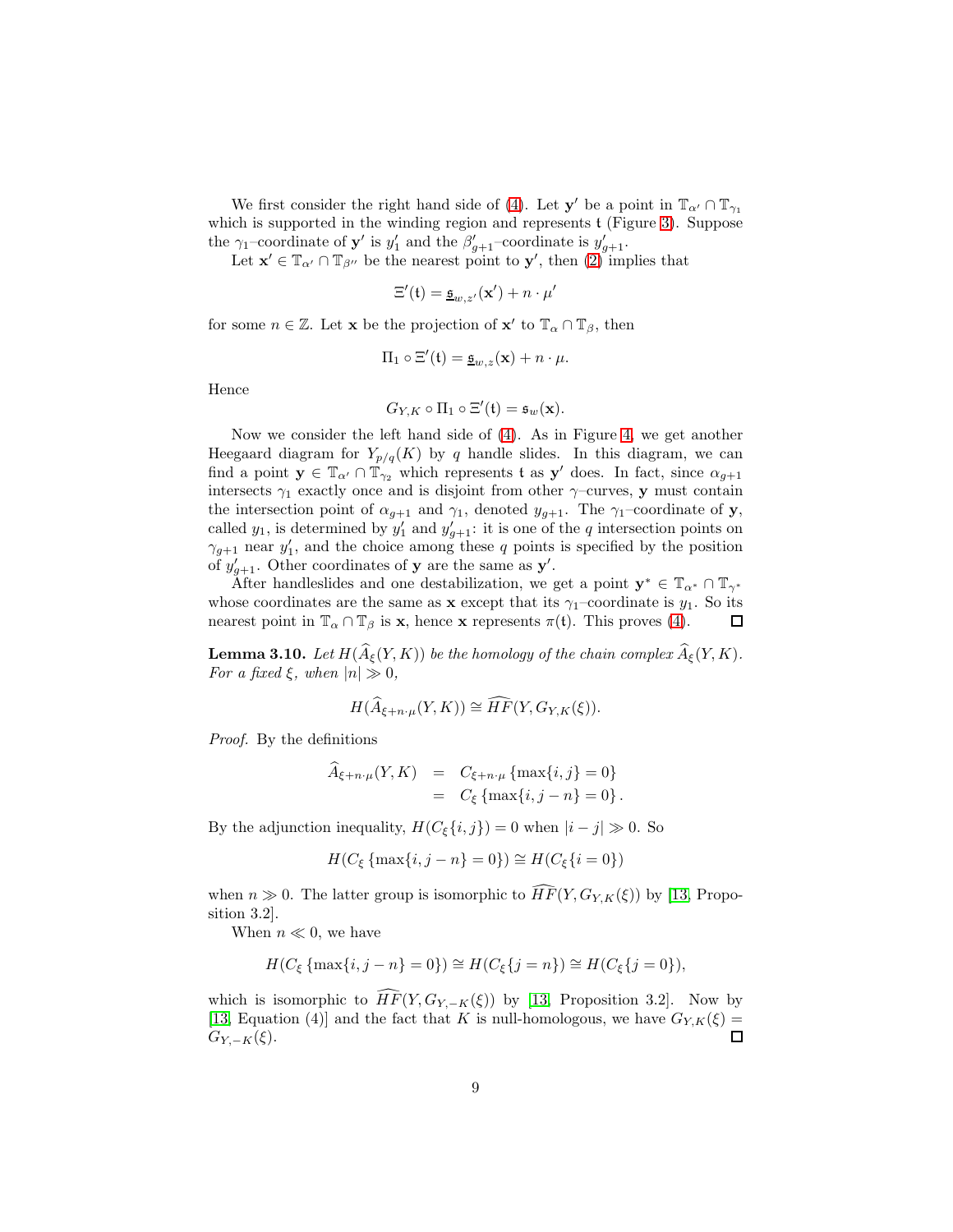<span id="page-9-0"></span>**Lemma 3.11.** Suppose  $\widehat{HF}(Y, \mathfrak{s}) = 0$ , then  $H(\widehat{A}_{\xi'}(Y', K')) \neq 0$  for only finitely many  $\xi' \in (G_{Y,K} \circ \Pi_1)^{-1}(\mathfrak{s}).$ 

*Proof.* For each  $\xi \in \text{Spin}^c(Y, K)$ , there are exactly q relative Spin<sup>c</sup> structures in  $\Pi_1^{-1}(\xi)$ . Moreover, by Proposition [3.8,](#page-6-1) if  $\xi' \in \Pi_1^{-1}(\xi)$ , then

$$
\widehat{A}_{\xi'}(Y', K') \cong \widehat{A}_{\xi}(Y, K).
$$

Hence we only need to show that  $H(\widehat{A}_\xi(Y, K)) \neq 0$  for only finitely many  $\xi \in G^{-1}_{Y,K}(\mathfrak{s}).$ 

Pick any  $\xi \in G^{-1}_{Y,K}(\mathfrak{s})$ , then

$$
G_{Y,K}^{-1}(\mathfrak{s}) = \{ \xi + i \cdot \mu | \ i \in \mathbb{Z} \}.
$$

By Lemma [3.10,](#page-8-0)  $H(\widehat{A}_{\xi+i\cdot\mu}(Y,K))$  is isomorphic to  $\widehat{HF}(Y,\mathfrak{s})$  when  $|i|$  is large, hence is 0. This finishes the proof. hence is 0. This finishes the proof.

<span id="page-9-1"></span>Proposition 3.12. When m is sufficiently large,

$$
\widehat{HF}(Y'_{m\mu'+\lambda'}(K'),\pi^{-1}(\mathfrak{s})) \cong \bigoplus_{\{\xi' \mid G_{Y,K} \circ \Pi_1(\xi') = \mathfrak{s}\}} H(\widehat{A}_{\xi'}(Y',K'))
$$

$$
\cong \bigoplus_{\{\xi \mid G_{Y,K}(\xi) = \mathfrak{s}\}} H(\widehat{A}_{\xi}(Y,K)).
$$

*Proof.* By Proposition [3.6,](#page-4-2) when  $m$  is sufficiently large

$$
\widehat{HF}(Y'_{m\mu'+\lambda'}(K'),\pi^{-1}(\mathfrak{s}))\cong\bigoplus_{\mathfrak{t}\in\pi^{-1}(\mathfrak{s})}H(\widehat{A}_{\Xi'(\mathfrak{t})}(Y',K')).
$$

By Lemma [3.9,](#page-6-2)

$$
\Xi'(\pi^{-1}(\mathfrak{s})) = \Xi'(\Xi'^{-1} \circ (G_{Y,K} \circ \Pi_1)^{-1}(\mathfrak{s})) \subset (G_{Y,K} \circ \Pi_1)^{-1}(\mathfrak{s}).
$$

Consider the map

$$
\Xi'_{\mathfrak{s}}\colon\thinspace\pi^{-1}(\mathfrak{s})\to (G_{Y,K}\circ\Pi_1)^{-1}(\mathfrak{s}).
$$

By [\[8,](#page-12-5) Lemma 2.4],  $\Xi'_{s}$  is injective. Moreover, by Lemmas [3.5](#page-4-3) and [3.11,](#page-9-0) when m is sufficiently large, the range of  $\Xi'_\mathfrak{s}$  contains all  $\xi' \in (G_{Y,K} \circ \Pi_1)^{-1}(\mathfrak{s})$  satisfying  $H(\widehat{A}_{\xi'}(Y', K')) \neq 0$ . This proves the first equality.

In order to prove the second equality, we note that for each  $\xi \in \text{Spin}^c(Y, K)$ , there are exactly q relative Spin<sup>c</sup> structures in  $\Pi_1^{-1}(\xi)$ . Moreover, by Proposi-tion [3.8,](#page-6-1) if  $\xi' \in \Pi_1^{-1}(\xi)$ , then

$$
\widehat{A}_{\xi'}(Y', K') \cong \widehat{A}_{\xi}(Y, K).
$$

So the second equality easily follows.

 $\Box$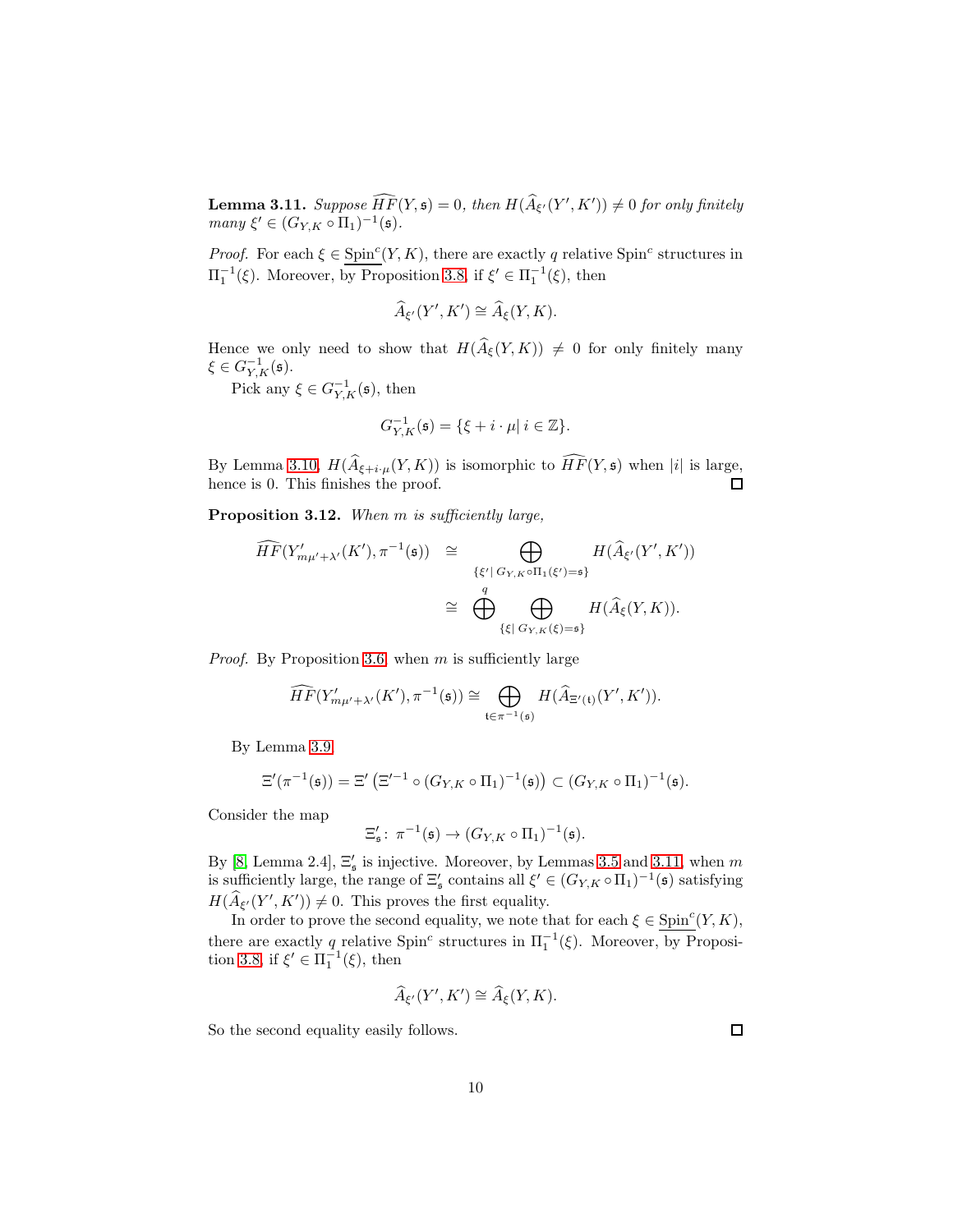Proof of Theorem [3.1.](#page-2-0) Let

$$
C = \text{rank} \bigoplus_{\{\xi \mid \, G_{Y,\,K}(\xi) = \mathfrak{s}\}} H(\widehat{A}_{\xi}(Y,K)).
$$

By Proposition [3.12,](#page-9-1)

$$
\operatorname{rank}\widehat{HF}(Y_{p/q}, \pi^{-1}(\mathfrak{s})) = qC
$$

when  $p$  is sufficiently large.

Since  $\widehat{HF}(Y, \mathfrak{s}) = 0$ , we have  $\widehat{HF}(Y', \mathfrak{s}') = 0$  for any  $\mathfrak{s}'$  that extends  $\mathfrak{s}$ . By [\[10,](#page-12-9) Theorem 9.12], we have the long exact sequence



where

$$
P_1: \operatorname{Spin}^c(Y') \to \operatorname{Spin}^c(Y),
$$
  

$$
\pi_m: \operatorname{Spin}^c(Y'_{m\mu' + \lambda'}(K')) \to \operatorname{Spin}^c(Y)
$$

are the natural projection maps. Since  $\widehat{HF}(Y', P_1^{-1}(\mathfrak{s})) = 0$ , we have

$$
\widehat{HF}(Y'_{a\mu'+\lambda'}(K'), \pi_a^{-1}(\mathfrak{s})) \cong \widehat{HF}(Y'_{m\mu'+\lambda'}(K'), \pi_m^{-1}(\mathfrak{s}))
$$

for m sufficiently large. Hence its rank is always  $qC$ .

## 4 Cosmetic surgeries

*Proof of Theorem [1.3.](#page-0-0)* Assume there are two rational numbers  $\frac{p_1}{q_1}$ ,  $\frac{p_2}{q_2}$  $\frac{r_2}{q_2}$  satisfying that there is a homeomorphism

$$
f: Y_{\frac{p_1}{q_1}} \to \pm Y_{\frac{p_2}{q_2}},
$$

then  $|p_1| = |p_2|$  for homological reasons. If  $\frac{p_1}{q_1} \neq \pm \frac{p_2}{q_2}$  $\frac{P^2}{q_2}$ , then we can assume

$$
0
$$

Without loss of generality, we may assume  $Y - K$  is irreducible. By [\(1\)](#page-1-0) and the adjunction inequality, we conclude that  $\widehat{HF}(Y, h, \frac{1}{2}x_{Y-K}(h)) = 0$ . It then follows from Theorem [3.1](#page-2-0) that there is a constant  $C_h$ , such that

$$
\operatorname{rank}\widehat{HF}(Y_{p/q}(K), h, \frac{1}{2}x_{Y-K}(h)) = qC_h.
$$

 $\Box$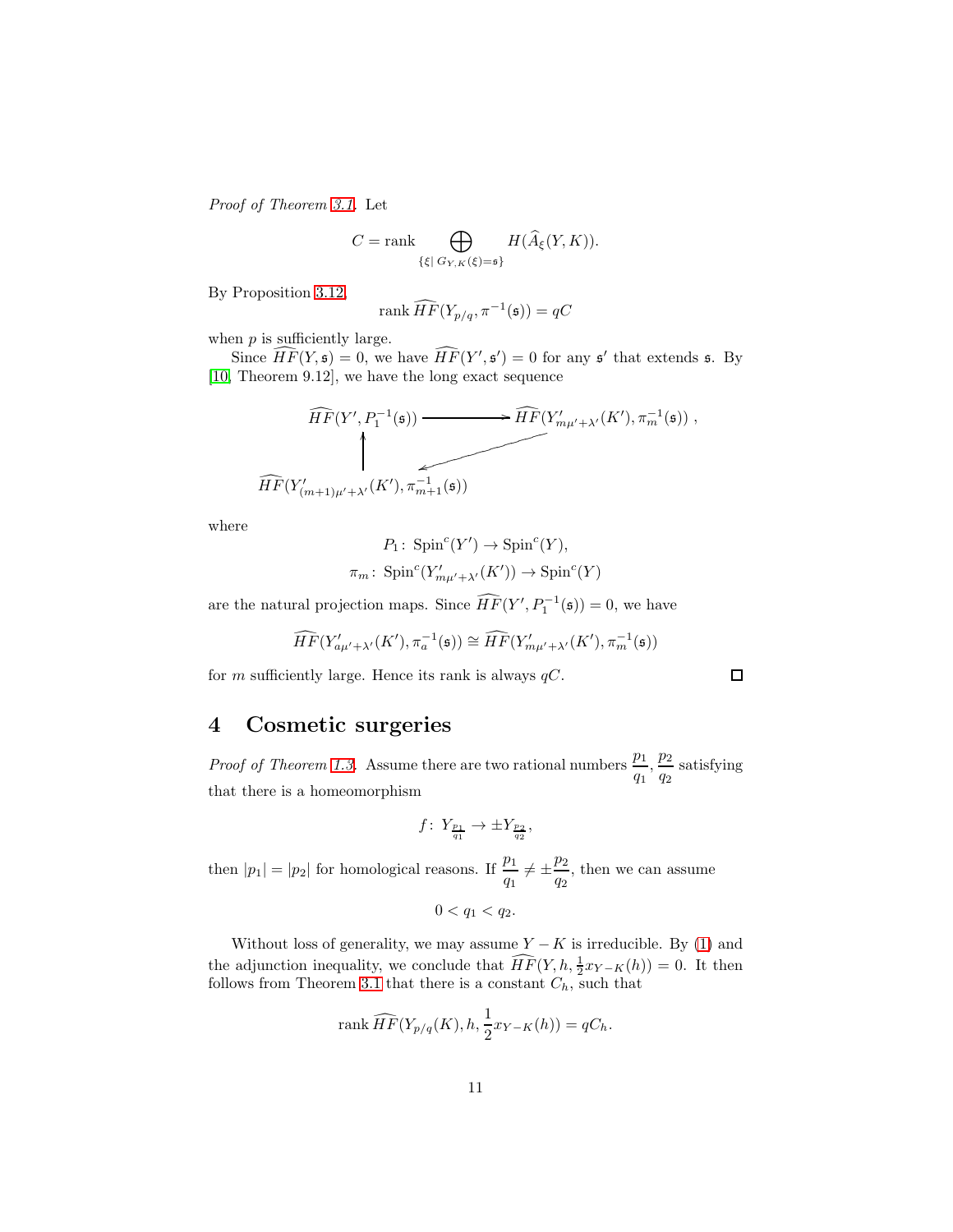Since [\(1\)](#page-1-0) holds, [\[1,](#page-11-1) Corollary 2.4] implies that

$$
x_{Y-K}(h) = x_{Y_{p/q}(K)}(h)
$$

for any nonzero  $h \in H_2(Y)$  and  $\frac{p}{q} \in \mathbb{Q}$ . Theorem [2.3](#page-2-1) then implies that

$$
rank \widehat{HF}(Y_{p/q}(K)|h) = qC_h \neq 0.
$$

Since K is null-homologous, the inclusion maps  $Y - K \to Y_r$  induce isomorphisms on  $H_2$  for each  $r \in \mathbb{Q} \cup {\infty} \setminus {\{0\}}$ . Hence we can identify  $H_2(Y_r(K))$ with  $H_2(Y)$ . Now  $f_*\colon H_2(Y_{\frac{p_1}{q_1}}) \to H_2(Y_{\frac{p_2}{q_2}})$  can be regarded as a map

$$
f_*\colon H_2(Y)\to H_2(Y).
$$

Fix a nonzero  $h \in H_2(Y)$ , we have

rank 
$$
\widehat{HF}(Y_{\frac{p_1}{q_1}} | f_*^n(h)) = \frac{q_1}{q_2}
$$
rank  $\widehat{HF}(Y_{\frac{p_2}{q_2}} | f_*^n(h)) \neq 0$ 

for any  $n \in \mathbb{Z}$ . Moreover, since  $f: Y_{\frac{p_1}{q_1}} \to \pm Y_{\frac{p_2}{q_2}}$  is a homeomorphism, we have

rank 
$$
\widehat{HF}(Y_{\frac{p_1}{q_1}}|f_*^{n-1}(h)) = \text{rank }\widehat{HF}(Y_{\frac{p_2}{q_2}}|f_*^{n}(h)).
$$

Thus we get

rank 
$$
\widehat{HF}(Y_{\frac{p_1}{q_1}}|f_*^n(h)) = \left(\frac{q_1}{q_2}\right)^n
$$
 rank  $\widehat{HF}(Y_{\frac{p_1}{q_1}}|h) \neq 0$ .

So  $0 < \text{rank}\, HF(Y_{\frac{p_1}{q_1}} | h) < 1$  when *n* is sufficiently large, which is impossible.

*Proof of Theorem [1.4.](#page-1-1)* Since  $x_Y \equiv 0$ , the adjunction inequality implies that  $\widehat{HF}(Y, h, \frac{1}{2}x_{Y-K}(h)) = 0$  for any  $h \in H_2(Y)$  satisfying  $x_{Y-K}(h) \neq 0$ . Using Theorems [3.1,](#page-2-0) [2.3](#page-2-1) and [\[1,](#page-11-1) Corollary 2.4], we have

$$
\operatorname{rank} \widehat{HF}(Y_{p/q}(K)|h) = qC_h
$$

for some nonzero constant  $C_h$ . Now the argument is the same as in the proof of Theorem [1.3.](#page-0-0)  $\Box$ 

#### <span id="page-11-1"></span>References

- [1] D. Gabai, Foliations and the topology of 3–manifolds II, J. Differential Geom. 26 (1987) no. 3, 461–478.
- <span id="page-11-0"></span>[2] M. Hedden, Y. Ni, Manifolds with small Heegaard Floer ranks, preprint (2009), available at [arXiv:0906.4771.](http://arxiv.org/abs/0906.4771)